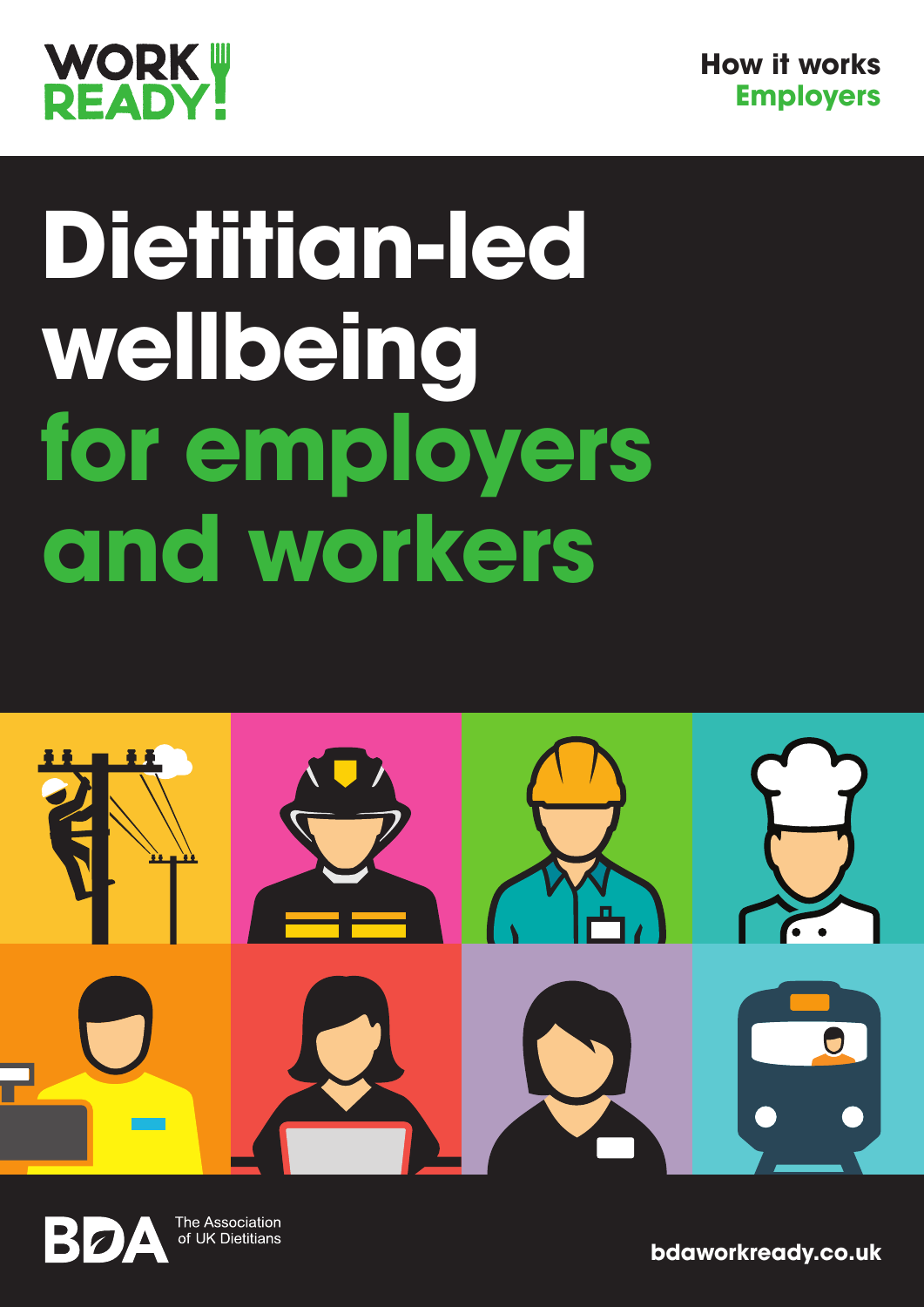**The British Dietetic Association (BDA) is Europe's largest professional body for nutrition professionals. This new programme supports healthier working lives through dietitian-led wellness initiatives and has been developed based on the latest evidence and approaches.**

**We are the partners that will measure and report change, and assess progress to ensure a programme of continuous improvement.** 



The BDA has established a national network of dietitians who are accredited to deliver the BDA Work Ready programme using quality-assured tools and measures.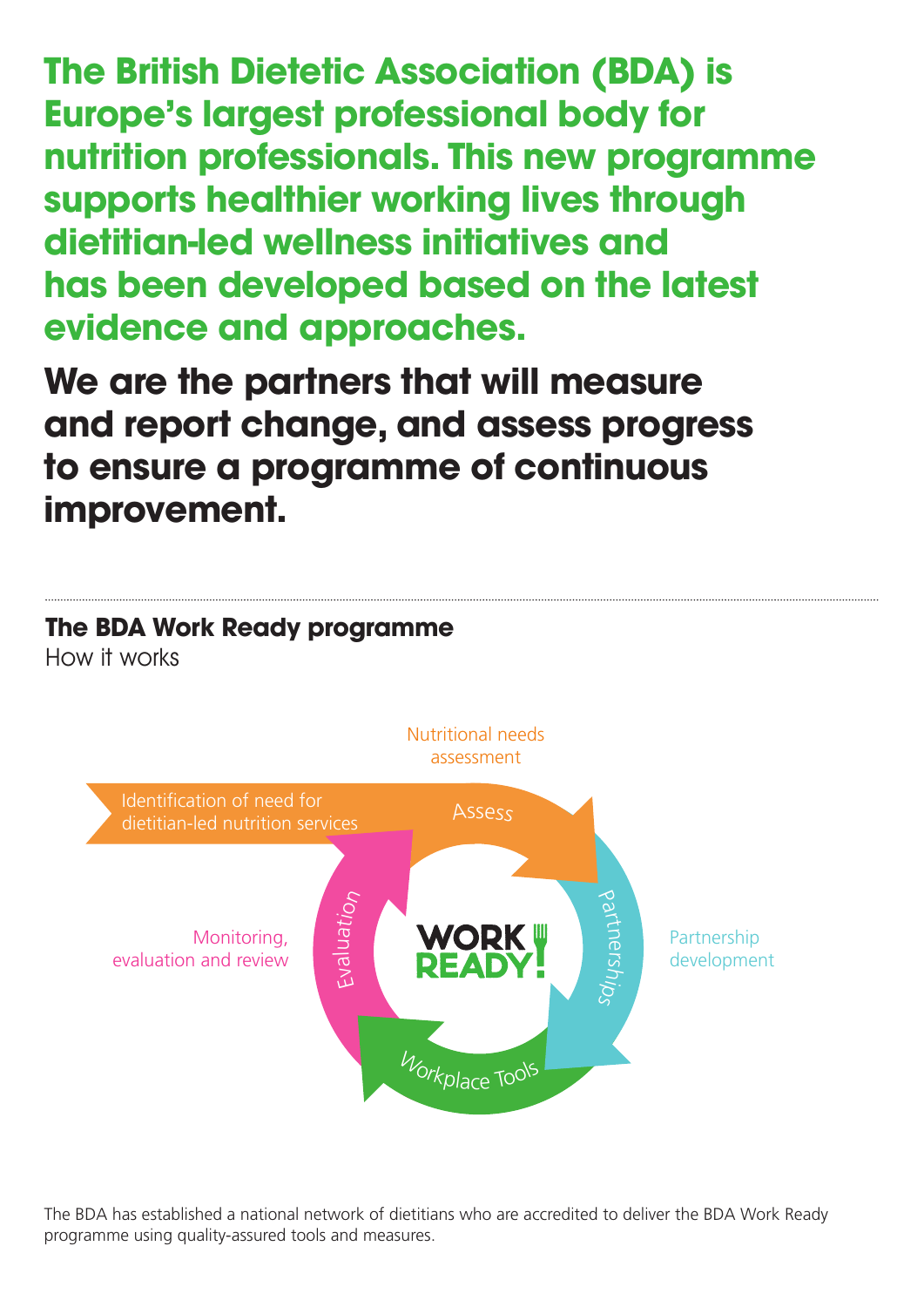## **Workplace Tools**

### **Organisational Nutritional Needs Assessment**

**This activity is the roadmap to using nutrition interventions to help your organisation be Work Ready.** 

Your dietitian will visit your organisation and develop a personalised report. During the day they will undertake the below:

- develop insights on your objectives for a wellbeing programme
- understand the employee characteristics and the work environment
- review elements of workplace health promotion already offered or under development
- meet with the occupational health team or the person who looks after the health and well-being of the employees in the organisation
- speak to staff champions (if you have them)
- understand and review the facilities which are available in the workplace regarding food and drink provision
- access policies which impact on wellbeing



## **Workshops for staff**

**Your dietitian will deliver one of the BDA Work Ready presentations tailored to your staff. These are designed to:**

- show how food affects mood
- assist in developing a healthy eating mindset
- effect positive behaviour change for the workforce
- help improve resilience and mental wellbeing

Advice is brought to life with group activities and sessions are interactive, educational and fun. The dietitian will leave free BDA factsheets with participants and will share anonymised outcomes with you so you can measure impact.



#### **Employee needs assessments**

**Employee needs assessments for planning health promotion activities** can also be undertaken by your dietitian to help you understand what your employees would most value from a nutritional programme. Evidence shows that staff engagement with wellbeing programmes is a key component of ensuring good return on investment.



**Food demos are also a good addition to workshop sessions – demos vary but can include recipes for a healthy lunch from items which you can keep in your desk drawer or locker.**



### **Review of food provision**

#### **Practical and unbiased consultancy on your current offer.**

Your dietitian will look at any food and drink provision for staff including:

- Canteen or on-site restaurants
- Vending machines
- Catering for meetings
- Kitchen areas for food preparation

Advice will be tailored to meet your wellbeing priorities and in-line with guidance for any local award schemes the organisation is working towards.

**There is evidence that nutrition interventions can support strategies to reduce sickness absence, presenteeism, accident reduction, improvements in customer care and productivity. For your full evidence review from the BDA visit www.bdaworkready.co.uk**